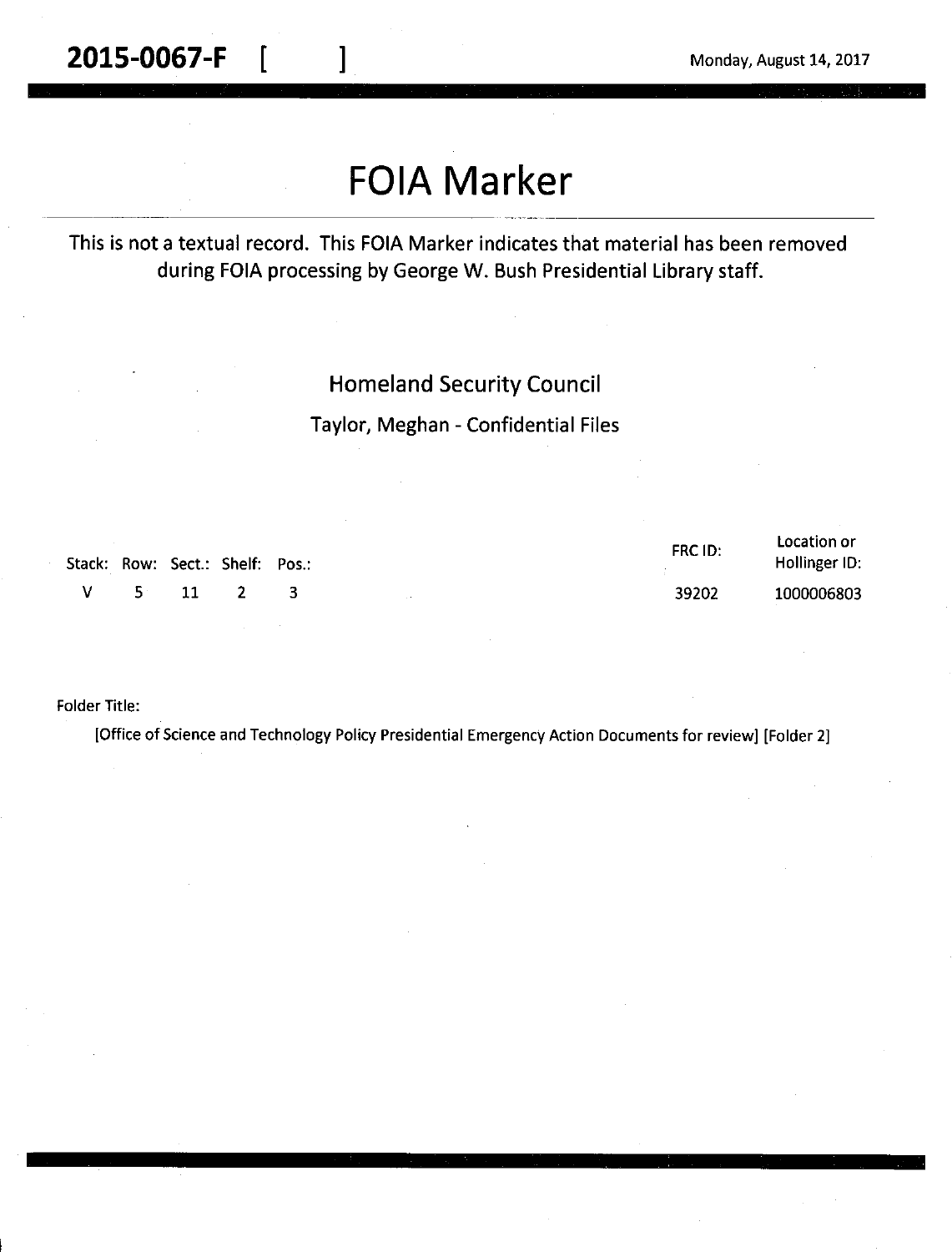## Withdrawn/Redacted Material The George W. Bush Library

| <b>DOCUMENT FORM</b><br>NO.            |                                                              | <b>SUBJECT/TITLE</b>                                                                                                                                                                                                                                                           |                                                                                                                                                                                   | <b>PAGES</b> | <b>DATE</b> | <b>RESTRICTION(S)</b> |
|----------------------------------------|--------------------------------------------------------------|--------------------------------------------------------------------------------------------------------------------------------------------------------------------------------------------------------------------------------------------------------------------------------|-----------------------------------------------------------------------------------------------------------------------------------------------------------------------------------|--------------|-------------|-----------------------|
| 001                                    | Draft                                                        | <b>B-201</b>                                                                                                                                                                                                                                                                   |                                                                                                                                                                                   | 16           | 07/06/2008  | P1/b1; P5;            |
| 002                                    | Email                                                        | OSTP PEADs for Review - To: Meghan Taylor, et al -<br>From: Rosemary Hart                                                                                                                                                                                                      |                                                                                                                                                                                   | 1            | 09/12/2008  | P5:                   |
| 003                                    | Draft                                                        | D-601, D-602, D-603 and D-604                                                                                                                                                                                                                                                  |                                                                                                                                                                                   | 13           | N.D.        | P1/b1; P5;            |
| 003a                                   | Draft                                                        | D-601, D-602, D-603 and D-604 Comments                                                                                                                                                                                                                                         |                                                                                                                                                                                   | 34           | N.D.        | P1/b1; P5;            |
| 004                                    | Draft                                                        | <b>B-201</b>                                                                                                                                                                                                                                                                   |                                                                                                                                                                                   | 16           | 07/06/2008  | P1/b1; P5;            |
|                                        |                                                              |                                                                                                                                                                                                                                                                                |                                                                                                                                                                                   |              |             |                       |
|                                        |                                                              |                                                                                                                                                                                                                                                                                |                                                                                                                                                                                   |              |             |                       |
|                                        | <b>COLLECTION TITLE:</b><br><b>Homeland Security Council</b> |                                                                                                                                                                                                                                                                                |                                                                                                                                                                                   |              |             |                       |
| <b>SERIES:</b><br><b>FOLDER TITLE:</b> | Taylor, Meghan - Confidential Files                          | [Office of Science and Technology Policy Presidential Emergency Action Documents for review] [Folder 2]                                                                                                                                                                        |                                                                                                                                                                                   |              |             |                       |
| FRC ID:<br>39202                       |                                                              |                                                                                                                                                                                                                                                                                |                                                                                                                                                                                   |              |             |                       |
|                                        |                                                              |                                                                                                                                                                                                                                                                                | <b>RESTRICTION CODES</b>                                                                                                                                                          |              |             |                       |
|                                        | Presidential Records Act - [44 U.S.C. 2204(a)]               |                                                                                                                                                                                                                                                                                | Freedom of Information Act - [5 U.S.C. 552(b)]                                                                                                                                    |              |             |                       |
|                                        |                                                              | P1 National Security Classified Information [(a)(1) of the PRA]<br>P2 Relating to the appointment to Federal office [(a)(2) of the PRA]<br>P3 Release would violate a Federal statute [(a)(3) of the PRA]<br>Dd Dalaana waxaa dhadaan soo dagaan ah ah ah ah dagalaha waxay ah | $b(1)$ National security classified information $(a)(1)$ of the FOIA<br>b(2) Release would disclose internal personnel rules and practices of<br>an agency $[(b)(2)$ of the FOIA] |              |             |                       |

- ase would disclose trade secrets or confidential commercial or financial information [(a)(4) of the PRAJ
- PS Release would disclose confidential advice between the President and his advisors, or between such advisors [a)(S) of the PRA)
- P6 Release would constitute a clearly unwarranted invasion of personal privacy  $[(a)(6)$  of the PRA]
- PRM. Personal record misfile defined in accordance with 44 U.S.C. 2201(3).
- Deed of Gift Restrictions
- A. Closed by Executive Order 13526 governing access to national security information.
- B. Closed by statute or by the agency which originated the document.
- C. Closed in accordance with restrictions contained in donor's deed of gift.
- $b(3)$  Release would violate a Federal statute  $[(b)(3)$  of the FOIA]
- b(4) Release would disclose trade secrets or confidential or financial information **((b)(4)** of the **FOIAI**
- b(6) Release would constitute a clearly unwarranted invasion of personal privacy [(b)(6) of the FOIA]
- b(7) Release would disclose information compiled for law enforcement purposes ((b)(7) of the FOIAI
- b(8) Release would disclose information concerning the regulation of financial institutions  $[$ (b) $(8)$  of the FOIA)
- b(9) Release would disclose geological or geophysical information concerning wells ((b)(9) of the FOIAJ

Records Not Subject to FOIA

Court Sealed - The document is withheld under a court seal and is not subject to the Freedom of Information Act.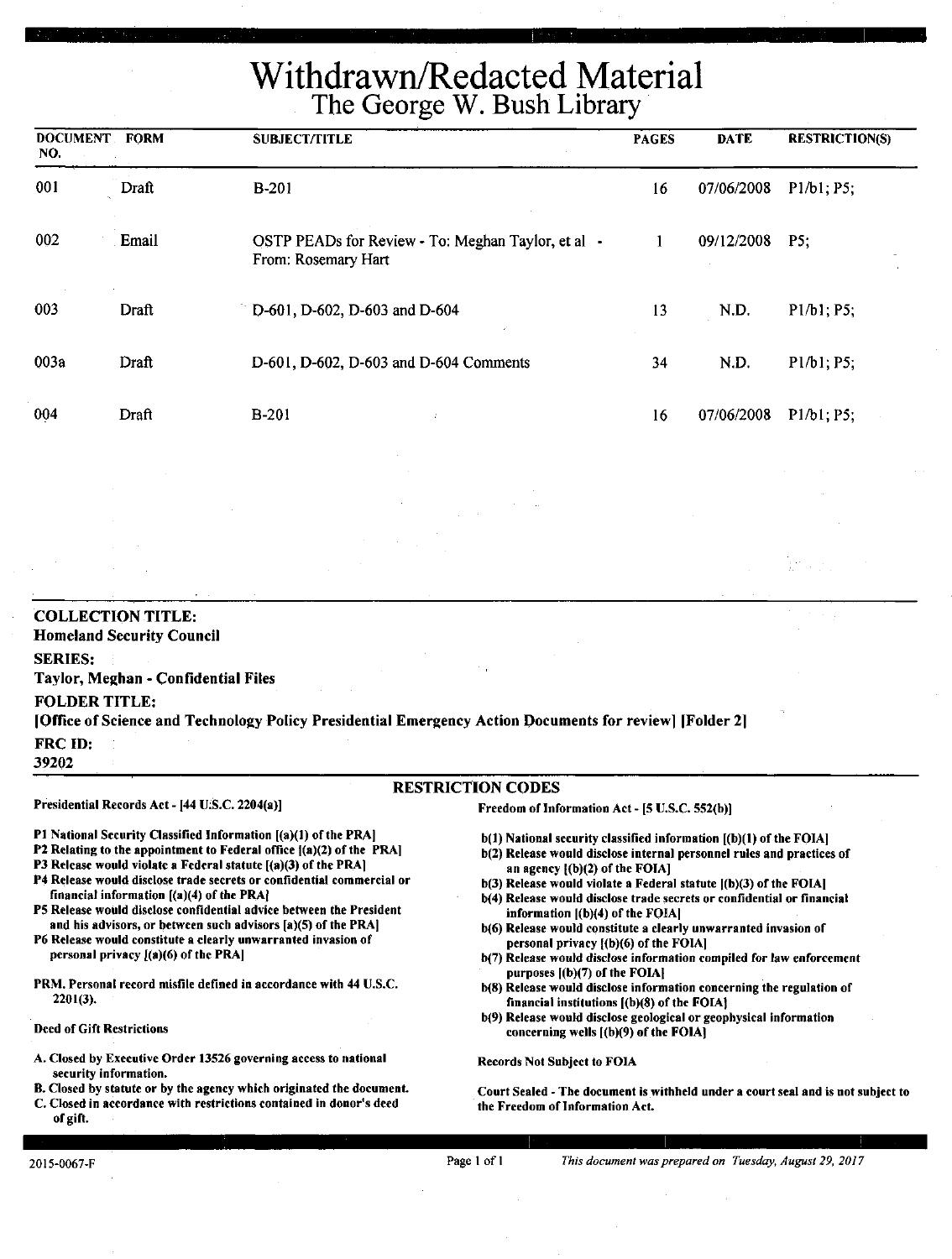| <b>FORM</b> | <b>SUBJECT/TITLE</b> | <b>PAGES</b> | <b>DATE</b>             | <b>RESTRICTION(S)</b> |
|-------------|----------------------|--------------|-------------------------|-----------------------|
| Draft       | $B-201$              | 16           | $07/06/2008$ P1/b1; P5; |                       |
|             |                      |              |                         |                       |

#### **This marker identifies the original location of the withdrawn item listed above. For a complete list of items withdrawn from this folder, see the Withdrawal/Redaction Sheet at the front of the folder.**

| <b>COLLECTION:</b><br><b>Homeland Security Council</b><br><b>SERIES:</b><br>Taylor, Meghan - Confidential Files<br><b>FOLDER TITLE:</b><br>[Office of Science and Technology Policy Presidential Emergency Action Documents for review] [Folder 2]                                                                                                                                                                                                                                                                                                                                                                                                                                                                                                                                                                                                                                                                                                              |                                                                                                                                                                                                                                                                                                                                                                                                                                                                                                                                                                                                                                                                                                                                                                                                                                   |
|-----------------------------------------------------------------------------------------------------------------------------------------------------------------------------------------------------------------------------------------------------------------------------------------------------------------------------------------------------------------------------------------------------------------------------------------------------------------------------------------------------------------------------------------------------------------------------------------------------------------------------------------------------------------------------------------------------------------------------------------------------------------------------------------------------------------------------------------------------------------------------------------------------------------------------------------------------------------|-----------------------------------------------------------------------------------------------------------------------------------------------------------------------------------------------------------------------------------------------------------------------------------------------------------------------------------------------------------------------------------------------------------------------------------------------------------------------------------------------------------------------------------------------------------------------------------------------------------------------------------------------------------------------------------------------------------------------------------------------------------------------------------------------------------------------------------|
| FRC ID:<br>39202                                                                                                                                                                                                                                                                                                                                                                                                                                                                                                                                                                                                                                                                                                                                                                                                                                                                                                                                                | <b>FOIA IDs and Segments:</b>                                                                                                                                                                                                                                                                                                                                                                                                                                                                                                                                                                                                                                                                                                                                                                                                     |
| OA Num.:<br>CF 0748                                                                                                                                                                                                                                                                                                                                                                                                                                                                                                                                                                                                                                                                                                                                                                                                                                                                                                                                             | 2015-0067-F                                                                                                                                                                                                                                                                                                                                                                                                                                                                                                                                                                                                                                                                                                                                                                                                                       |
| <b>NARA Num.:</b><br>818                                                                                                                                                                                                                                                                                                                                                                                                                                                                                                                                                                                                                                                                                                                                                                                                                                                                                                                                        |                                                                                                                                                                                                                                                                                                                                                                                                                                                                                                                                                                                                                                                                                                                                                                                                                                   |
|                                                                                                                                                                                                                                                                                                                                                                                                                                                                                                                                                                                                                                                                                                                                                                                                                                                                                                                                                                 | <b>RESTRICTION CODES</b>                                                                                                                                                                                                                                                                                                                                                                                                                                                                                                                                                                                                                                                                                                                                                                                                          |
| Presidential Records Act - [44 U.S.C. 2204(a)]                                                                                                                                                                                                                                                                                                                                                                                                                                                                                                                                                                                                                                                                                                                                                                                                                                                                                                                  | Freedom of Information Act - [5 U.S.C. 552(b)]                                                                                                                                                                                                                                                                                                                                                                                                                                                                                                                                                                                                                                                                                                                                                                                    |
| P1 National Security Classified Information [(a)(1) of the PRA]<br>P2 Relating to the appointment to Federal office [(a)(2) of the PRA]<br>P3 Release would violate a Federal statute [(a)(3) of the PRA]<br>P4 Release would disclose trade secrets or confidential commercial or<br>financial information ((a)(4) of the PRA]<br>P5 Release would disclose confidential advise between the President<br>and his advisors, or between such advisors [a)(5) of the PRA]<br>P6 Release would constitute a clearly unwarranted invasion of<br>personal privacy [(a)(6) of the PRA]<br>PRM. Personal record misfile defined in accordance with 44 U.S.C.<br>$2201(3)$ .<br><b>Deed of Gift Restrictions</b><br>A. Closed by Executive Order 13526 governing access to national<br>security information.<br>B. Closed by statute or by the agency which originated the document.<br>C. Closed in accordance with restrictions contained in donor's deed<br>of gift. | $b(1)$ National security classified information $(a)(1)$ of the FOIA]<br>b(2) Release would disclose internal personnel rules and practices of<br>an agency $(6)(2)$ of the FOIA<br>b(3) Release would violate a Federal statute [(b)(3) of the FOIA]<br>b(4) Release would disclose trade secrets or confidential or financial<br>information (b)(4) of the FOIA]<br>b(6) Release would constitute a clearly unwarranted invasion of<br>personal privacy [(b)(6) of the FOIA]<br>b(7) Release would disclose information compiled for law enforcement<br>purposes $[(b)(7)$ of the FOIA]<br>b(8) Release would disclose information concerning the regulation of<br>financial institutions $  (b)(8)$ of the FOIA]<br>b(9) Release would disclose geological or geophysical information<br>concerning wells ((b)(9) of the FOIA] |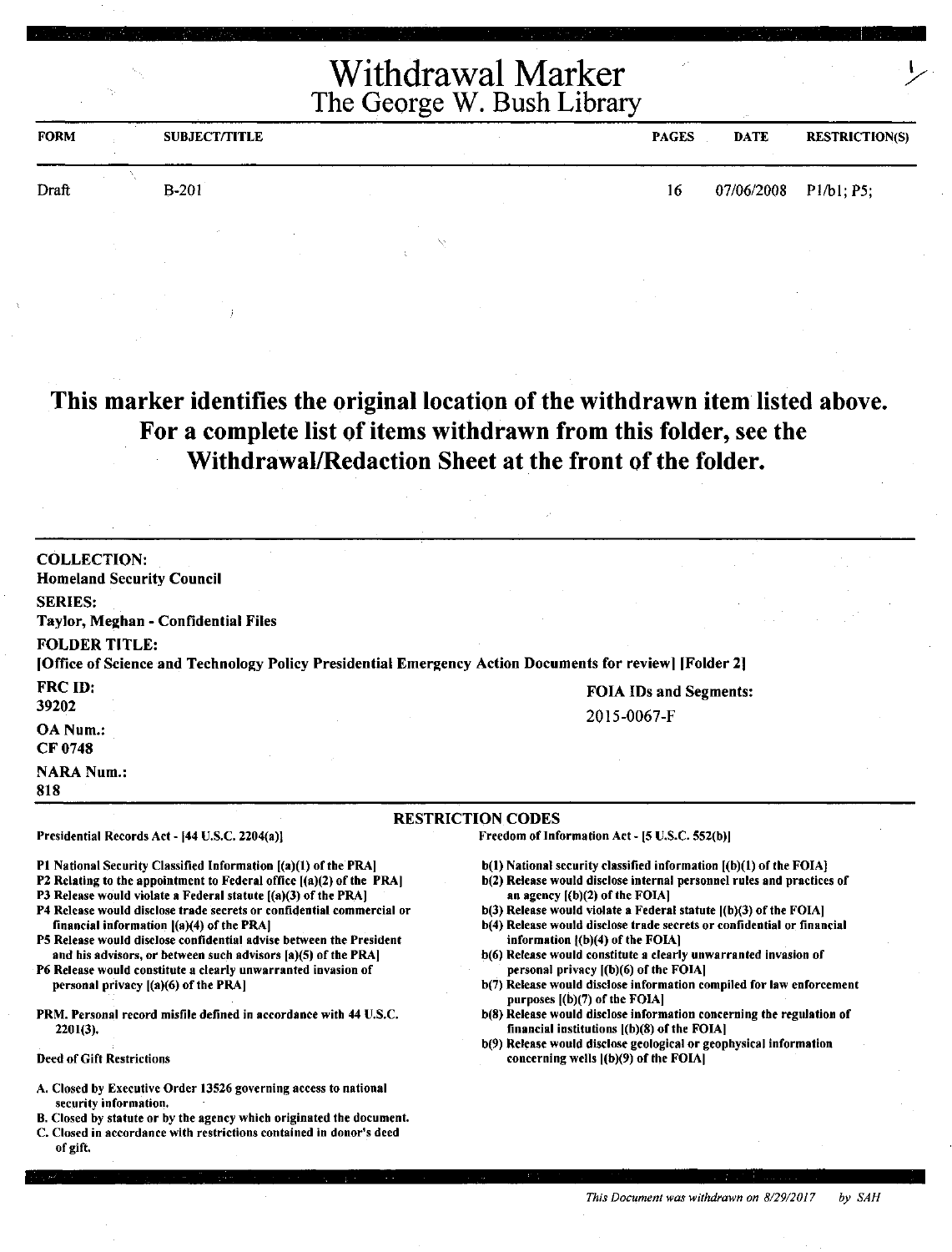| <b>FORM</b>                            | <b>SUBJECT/TITLE</b> |                                                                   | <b>PAGES</b> | DATE       | <b>RESTRICTION(S)</b> |
|----------------------------------------|----------------------|-------------------------------------------------------------------|--------------|------------|-----------------------|
| Email<br>$\tau_{\rm eq} \rightarrow 0$ | Hart                 | OSTP PEADs for Review - To: Meghan Taylor, et al - From: Rosemary |              | 09/12/2008 | P5:                   |

#### **This marker identifies the original location of the withdrawn item listed above. For a complete list of items withdrawn from this folder, see the Withdrawal/Redaction Sheet at the front of the folder.**

| <b>COLLECTION:</b><br><b>Homeland Security Council</b>                                                                                 |                                                                                                                    |
|----------------------------------------------------------------------------------------------------------------------------------------|--------------------------------------------------------------------------------------------------------------------|
| <b>SERIES:</b>                                                                                                                         |                                                                                                                    |
| Taylor, Meghan - Confidential Files                                                                                                    |                                                                                                                    |
| <b>FOLDER TITLE:</b>                                                                                                                   |                                                                                                                    |
| [Office of Science and Technology Policy Presidential Emergency Action Documents for review] [Folder 2]                                |                                                                                                                    |
| <b>FRC ID:</b>                                                                                                                         | <b>FOIA IDs and Segments:</b>                                                                                      |
| 39202                                                                                                                                  |                                                                                                                    |
| OA Num.:                                                                                                                               | 2015-0067-F                                                                                                        |
| <b>CF 0748</b>                                                                                                                         |                                                                                                                    |
| <b>NARA Num.:</b>                                                                                                                      |                                                                                                                    |
| 818                                                                                                                                    |                                                                                                                    |
|                                                                                                                                        | <b>RESTRICTION CODES</b>                                                                                           |
| Presidential Records Act - [44 U.S.C. 2204(a)]                                                                                         | Freedom of Information Act - [5 U.S.C. 552(b)]                                                                     |
|                                                                                                                                        |                                                                                                                    |
| P1 National Security Classified Information [(a)(1) of the PRA]                                                                        | b(1) National security classified information [(b)(1) of the FOIA]                                                 |
| P2 Relating to the appointment to Federal office [(a)(2) of the PRA]<br>P3 Release would violate a Federal statute [(a)(3) of the PRA] | b(2) Release would disclose internal personnel rules and practices of<br>an agency $($ (b $)(2)$ ) of the FOIA $[$ |
| P4 Release would disclose trade secrets or confidential commercial or                                                                  | b(3) Release would violate a Federal statute [(b)(3) of the FOIA]                                                  |
| financial information $[(a)(4)$ of the PRA]                                                                                            | b(4) Release would disclose trade secrets or confidential or financial                                             |
| P5 Release would disclose confidential advise between the President                                                                    | information [(b)(4) of the FOIA]                                                                                   |
| and his advisors, or between such advisors [a](5) of the PRA]                                                                          | b(6) Release would constitute a clearly unwarranted invasion of                                                    |
| P6 Release would constitute a clearly unwarranted invasion of                                                                          | personal privacy ((b)(6) of the FOIA]                                                                              |
| personal privacy $[(a)(6)$ of the PRA                                                                                                  | b(7) Release would disclose information compiled for law enforcement<br>purposes [(b)(7) of the FOIA]              |
| PRM. Personal record misfile defined in accordance with 44 U.S.C.                                                                      | b(8) Release would disclose information concerning the regulation of                                               |
| $2201(3)$ .                                                                                                                            | financial institutions $($ (b) $($ 8 $)$ of the FOIA $ $                                                           |
|                                                                                                                                        | b(9) Release would disclose geological or geophysical information                                                  |
| <b>Deed of Gift Restrictions</b>                                                                                                       | concerning wells [(b)(9) of the FOIA]                                                                              |
| A. Closed by Executive Order 13526 governing access to national                                                                        |                                                                                                                    |
| security information.                                                                                                                  |                                                                                                                    |
| B. Closed by statute or by the agency which originated the document.                                                                   |                                                                                                                    |
| C. Closed in accordance with restrictions contained in donor's deed<br>of gift.                                                        |                                                                                                                    |
|                                                                                                                                        |                                                                                                                    |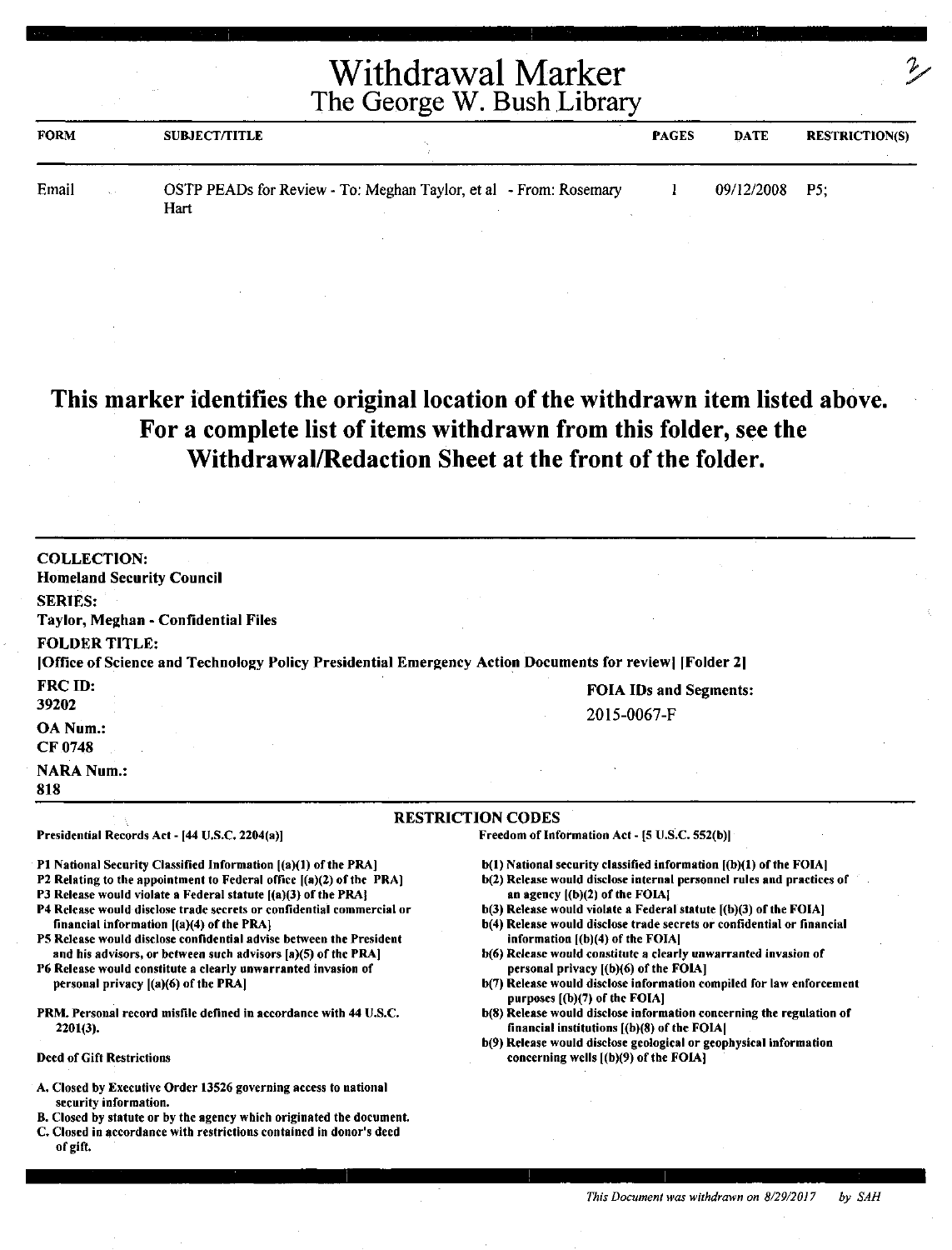|             | Withdrawal Marker<br>The George W. Bush Library |              | 2    |                       |
|-------------|-------------------------------------------------|--------------|------|-----------------------|
| <b>FORM</b> | <b>SUBJECT/TITLE</b>                            | <b>PAGES</b> | DATE | <b>RESTRICTION(S)</b> |
| Draft       | D-601, D-602, D-603 and D-604                   | 13           | N.D. | P1/b1; P5;            |

#### **This marker identifies the original location of the withdrawn item listed above. For a complete list of items withdrawn from this folder, see the Withdrawal/Redaction Sheet at the front of the folder.**

| <b>COLLECTION:</b><br><b>Homeland Security Council</b>                                                                                                                                                                                                                                                                                                                                                                                                                                                                                                                                                                                                                                                            |                                                                                                                                                                                                                                                                                                                                                                                                                                                                                                                                                                                                                                                                                                                                                                                                                                   |
|-------------------------------------------------------------------------------------------------------------------------------------------------------------------------------------------------------------------------------------------------------------------------------------------------------------------------------------------------------------------------------------------------------------------------------------------------------------------------------------------------------------------------------------------------------------------------------------------------------------------------------------------------------------------------------------------------------------------|-----------------------------------------------------------------------------------------------------------------------------------------------------------------------------------------------------------------------------------------------------------------------------------------------------------------------------------------------------------------------------------------------------------------------------------------------------------------------------------------------------------------------------------------------------------------------------------------------------------------------------------------------------------------------------------------------------------------------------------------------------------------------------------------------------------------------------------|
| <b>SERIES:</b><br>Taylor, Meghan - Confidential Files                                                                                                                                                                                                                                                                                                                                                                                                                                                                                                                                                                                                                                                             |                                                                                                                                                                                                                                                                                                                                                                                                                                                                                                                                                                                                                                                                                                                                                                                                                                   |
| <b>FOLDER TITLE:</b><br>[Office of Science and Technology Policy Presidential Emergency Action Documents for review] [Folder 2]                                                                                                                                                                                                                                                                                                                                                                                                                                                                                                                                                                                   |                                                                                                                                                                                                                                                                                                                                                                                                                                                                                                                                                                                                                                                                                                                                                                                                                                   |
| <b>FRC ID:</b>                                                                                                                                                                                                                                                                                                                                                                                                                                                                                                                                                                                                                                                                                                    | <b>FOIA IDs and Segments:</b>                                                                                                                                                                                                                                                                                                                                                                                                                                                                                                                                                                                                                                                                                                                                                                                                     |
| 39202<br>OA Num.:<br>CF 0748                                                                                                                                                                                                                                                                                                                                                                                                                                                                                                                                                                                                                                                                                      | 2015-0067-F                                                                                                                                                                                                                                                                                                                                                                                                                                                                                                                                                                                                                                                                                                                                                                                                                       |
| <b>NARA Num.:</b><br>818                                                                                                                                                                                                                                                                                                                                                                                                                                                                                                                                                                                                                                                                                          |                                                                                                                                                                                                                                                                                                                                                                                                                                                                                                                                                                                                                                                                                                                                                                                                                                   |
|                                                                                                                                                                                                                                                                                                                                                                                                                                                                                                                                                                                                                                                                                                                   | <b>RESTRICTION CODES</b>                                                                                                                                                                                                                                                                                                                                                                                                                                                                                                                                                                                                                                                                                                                                                                                                          |
| Presidential Records Act - [44 U.S.C. 2204(a)]                                                                                                                                                                                                                                                                                                                                                                                                                                                                                                                                                                                                                                                                    | Freedom of Information Act - [5 U.S.C. 552(b)]                                                                                                                                                                                                                                                                                                                                                                                                                                                                                                                                                                                                                                                                                                                                                                                    |
| P1 National Security Classified Information [(a)(1) of the PRA]<br>P2 Relating to the appointment to Federal office [(a)(2) of the PRA]<br>P3 Release would violate a Federal statute [(a)(3) of the PRA]<br>P4 Release would disclose trade secrets or confidential commercial or<br>financial information $(2)(4)$ of the PRA<br>P5 Release would disclose confidential advise between the President<br>and his advisors, or between such advisors [a](5) of the PRA]<br>P6 Release would constitute a clearly unwarranted invasion of<br>personal privacy $[(a)(6)$ of the PRA]<br><b>PRM. Personal record misfile defined in accordance with 44 U.S.C.</b><br>$2201(3)$ .<br><b>Deed of Gift Restrictions</b> | $b(1)$ National security classified information $(a)(1)$ of the FOIA<br>b(2) Release would disclose internal personnel rules and practices of<br>an agency $[(b)(2)$ of the FOIA]<br>b(3) Release would violate a Federal statute [(b)(3) of the FOIA]<br>b(4) Release would disclose trade secrets or confidential or financial<br>information $[(b)(4)$ of the FOIA]<br>b(6) Release would constitute a clearly unwarranted invasion of<br>personal privacy $(6)(6)$ of the FOIA]<br>b(7) Release would disclose information compiled for law enforcement<br>purposes [(b)(7) of the FOIA]<br>b(8) Release would disclose information concerning the regulation of<br>financial institutions [(b)(8) of the FOIA]<br>b(9) Release would disclose geological or geophysical information<br>concerning wells [(b)(9) of the FOIA] |
| A. Closed by Executive Order 13526 governing access to national<br>security information.<br>B. Closed by statute or by the agency which originated the document.<br>C. Closed in accordance with restrictions contained in donor's deed<br>of gift.                                                                                                                                                                                                                                                                                                                                                                                                                                                               |                                                                                                                                                                                                                                                                                                                                                                                                                                                                                                                                                                                                                                                                                                                                                                                                                                   |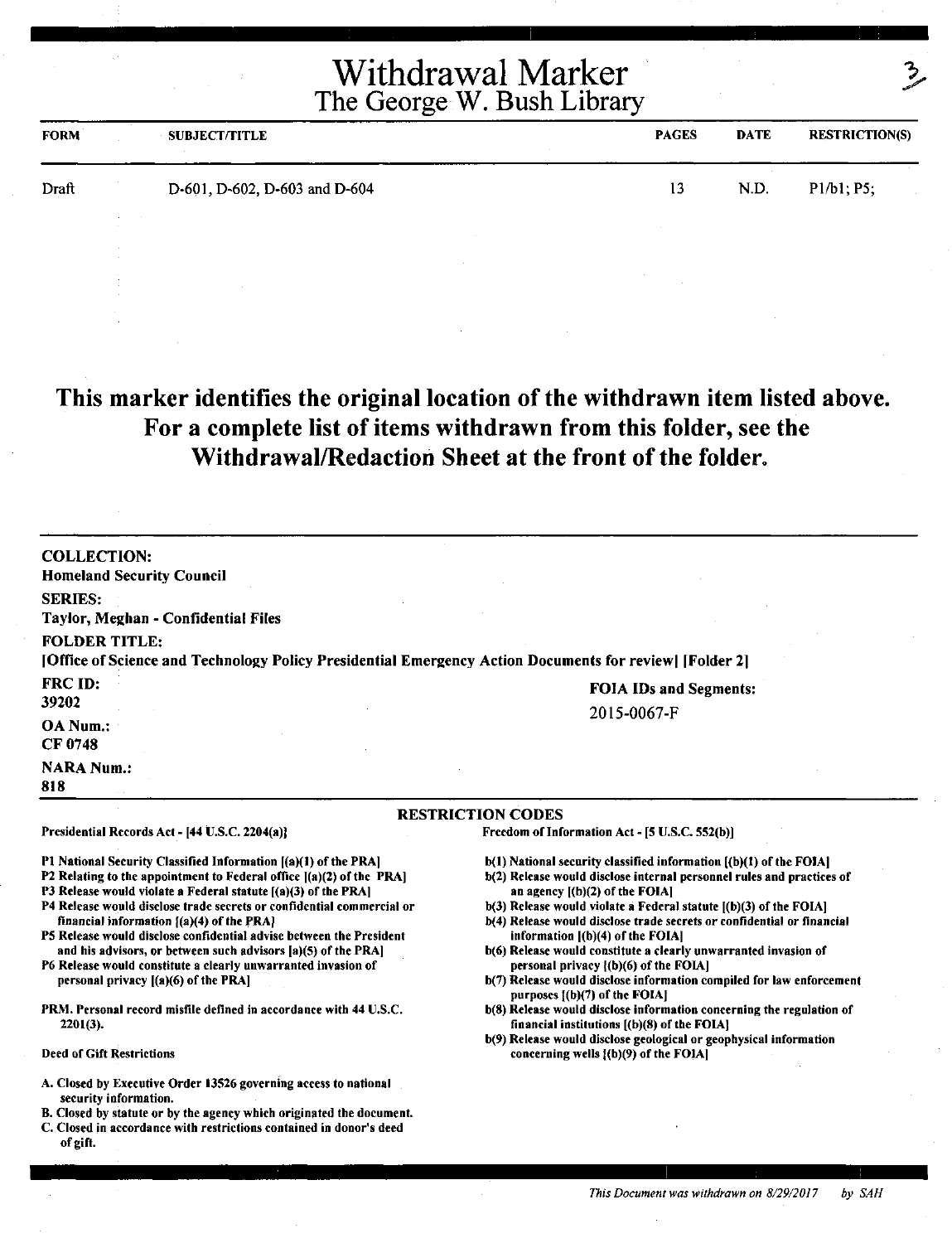| <b>FORM</b>       | <b>SUBJECT/TITLE</b>                   | <b>PAGES</b> | <b>DATE</b>    | <b>RESTRICTION(S)</b> |
|-------------------|----------------------------------------|--------------|----------------|-----------------------|
| Draft<br>$\omega$ | D-601, D-602, D-603 and D-604 Comments | 34           | N.D.<br>$\sim$ | P1/b1; P5;            |
|                   |                                        |              |                |                       |

#### **This marker identifies the original location of the withdrawn item listed above. For a complete list of items withdrawn from this folder, see the Withdrawal/Redaction Sheet at the front of the folder.**

| <b>COLLECTION:</b><br><b>Homeland Security Council</b>                                                                                                                                                                                                                |                                                                                                                                                                                                                                                                                                                                                                                                                                                         |  |
|-----------------------------------------------------------------------------------------------------------------------------------------------------------------------------------------------------------------------------------------------------------------------|---------------------------------------------------------------------------------------------------------------------------------------------------------------------------------------------------------------------------------------------------------------------------------------------------------------------------------------------------------------------------------------------------------------------------------------------------------|--|
| <b>SERIES:</b>                                                                                                                                                                                                                                                        |                                                                                                                                                                                                                                                                                                                                                                                                                                                         |  |
| Taylor, Meghan - Confidential Files                                                                                                                                                                                                                                   |                                                                                                                                                                                                                                                                                                                                                                                                                                                         |  |
| <b>FOLDER TITLE:</b>                                                                                                                                                                                                                                                  |                                                                                                                                                                                                                                                                                                                                                                                                                                                         |  |
| [Office of Science and Technology Policy Presidential Emergency Action Documents for review] [Folder 2]                                                                                                                                                               |                                                                                                                                                                                                                                                                                                                                                                                                                                                         |  |
|                                                                                                                                                                                                                                                                       |                                                                                                                                                                                                                                                                                                                                                                                                                                                         |  |
| <b>FRC ID:</b>                                                                                                                                                                                                                                                        | <b>FOIA IDs and Segments:</b>                                                                                                                                                                                                                                                                                                                                                                                                                           |  |
| 39202                                                                                                                                                                                                                                                                 | 2015-0067-F                                                                                                                                                                                                                                                                                                                                                                                                                                             |  |
| OA Num.:                                                                                                                                                                                                                                                              |                                                                                                                                                                                                                                                                                                                                                                                                                                                         |  |
| <b>CF 0748</b>                                                                                                                                                                                                                                                        |                                                                                                                                                                                                                                                                                                                                                                                                                                                         |  |
| <b>NARA Num.:</b><br>818                                                                                                                                                                                                                                              |                                                                                                                                                                                                                                                                                                                                                                                                                                                         |  |
|                                                                                                                                                                                                                                                                       |                                                                                                                                                                                                                                                                                                                                                                                                                                                         |  |
|                                                                                                                                                                                                                                                                       | <b>RESTRICTION CODES</b>                                                                                                                                                                                                                                                                                                                                                                                                                                |  |
| Presidential Records Act - [44 U.S.C. 2204(a)]                                                                                                                                                                                                                        | Freedom of Information Act - [5 U.S.C. 552(b)]                                                                                                                                                                                                                                                                                                                                                                                                          |  |
| P1 National Security Classified Information [(a)(1) of the PRA]                                                                                                                                                                                                       | b(1) National security classified information [(b)(1) of the FOIA]                                                                                                                                                                                                                                                                                                                                                                                      |  |
| P2 Relating to the appointment to Federal office [(a)(2) of the PRA]                                                                                                                                                                                                  | b(2) Release would disclose internal personnel rules and practices of                                                                                                                                                                                                                                                                                                                                                                                   |  |
| P3 Release would violate a Federal statute $[(a)(3)$ of the PRA]                                                                                                                                                                                                      | an agency $[(b)(2)$ of the FOIA]                                                                                                                                                                                                                                                                                                                                                                                                                        |  |
| P4 Release would disclose trade secrets or confidential commercial or                                                                                                                                                                                                 | b(3) Release would violate a Federal statute [(b)(3) of the FOIA]                                                                                                                                                                                                                                                                                                                                                                                       |  |
|                                                                                                                                                                                                                                                                       |                                                                                                                                                                                                                                                                                                                                                                                                                                                         |  |
|                                                                                                                                                                                                                                                                       |                                                                                                                                                                                                                                                                                                                                                                                                                                                         |  |
| P6 Release would constitute a clearly unwarranted invasion of                                                                                                                                                                                                         |                                                                                                                                                                                                                                                                                                                                                                                                                                                         |  |
| personal privacy $[(a)(6)$ of the PRA]                                                                                                                                                                                                                                | b(7) Release would disclose information compiled for law enforcement                                                                                                                                                                                                                                                                                                                                                                                    |  |
|                                                                                                                                                                                                                                                                       |                                                                                                                                                                                                                                                                                                                                                                                                                                                         |  |
|                                                                                                                                                                                                                                                                       |                                                                                                                                                                                                                                                                                                                                                                                                                                                         |  |
|                                                                                                                                                                                                                                                                       |                                                                                                                                                                                                                                                                                                                                                                                                                                                         |  |
| <b>Deed of Gift Restrictions</b>                                                                                                                                                                                                                                      | concerning wells [(b)(9) of the FOIA]                                                                                                                                                                                                                                                                                                                                                                                                                   |  |
| A. Closed by Executive Order 13526 governing access to national<br>security information.<br>B. Closed by statute or by the agency which originated the document.<br>C. Closed in accordance with restrictions contained in donor's deed<br>of gift.                   |                                                                                                                                                                                                                                                                                                                                                                                                                                                         |  |
| financial information [(a)(4) of the PRA]<br>P5 Release would disclose confidential advise between the President<br>and his advisors, or between such advisors [a](5) of the PRA]<br>PRM. Personal record misfile defined in accordance with 44 U.S.C.<br>$2201(3)$ . | b(4) Release would disclose trade secrets or confidential or financial<br>information $[(b)(4)$ of the FOIA]<br>b(6) Release would constitute a clearly unwarranted invasion of<br>personal privacy [(b)(6) of the FOIA]<br>purposes $(a)(7)$ of the FOIA<br>b(8) Release would disclose information concerning the regulation of<br>financial institutions $[(b)(8)$ of the FOIA]<br>b(9) Release would disclose geological or geophysical information |  |

 $30$